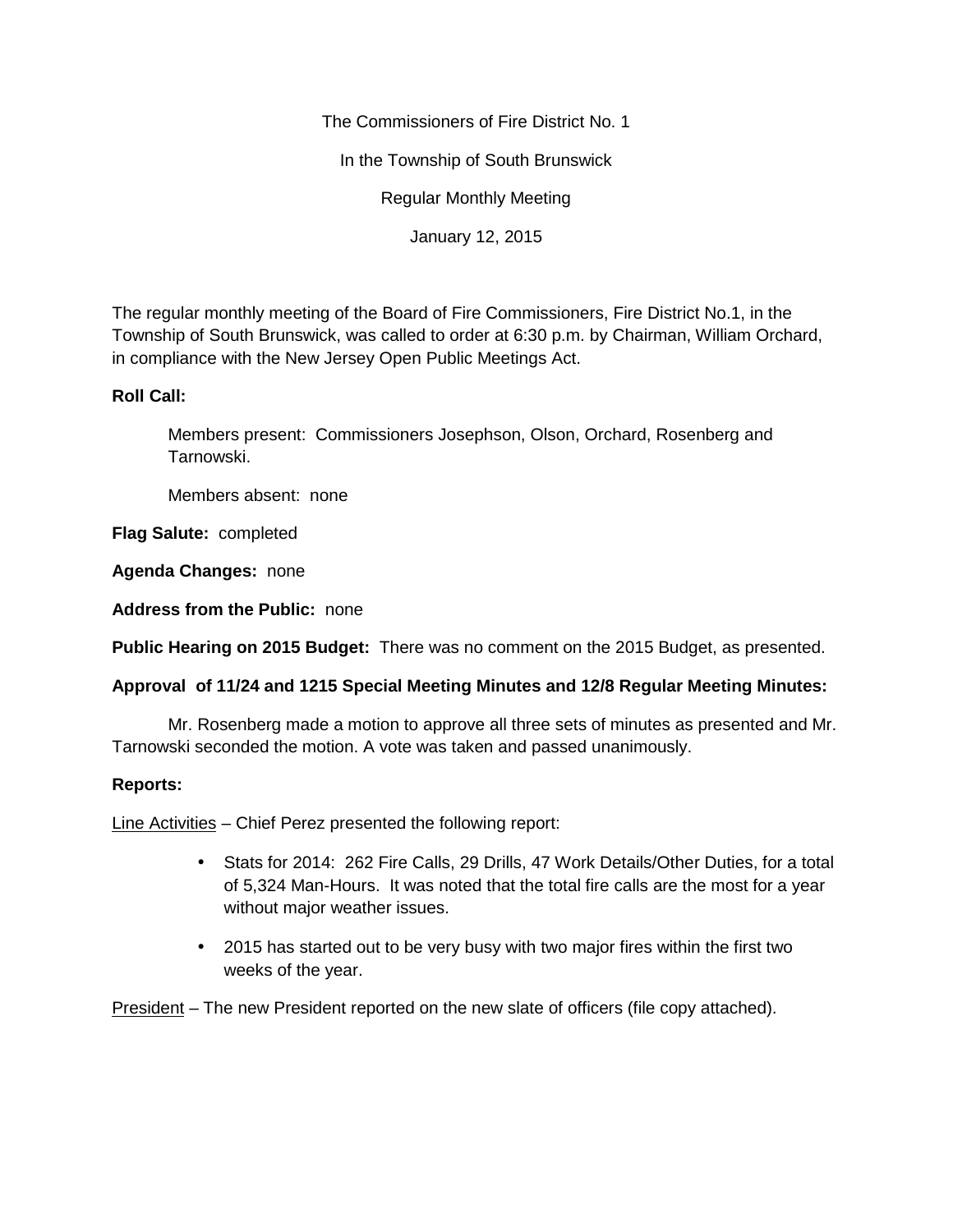$-2-$ 

Treasurer/Voucher List – Mr. Rosenberg presented the following report:

- **•** Resolution  $15/16 2$ : Adoption of a Temporary Budget (file copy attached) was read into the record by Mr. Rosenberg. Mr. Tarnowski made a motion to approve the resolution as presented and Mr. Josephson seconded it. A roll call vote was taken: Mr. Rosenberg-yes, Mr. Orchard-yes, Mr. Tarnowski-yes, Mr. Josephson-yes and Mr. Olson yes. The resolution was unanimously approved.
- Resolution 14/15-15: Authorizing Budget Transfers Relative to 2014 Budget was read into the record and will be retroactive back to December 31, 2014 (file copy attached). Mr. Olson made a motion to approve the resolution and Mr. Tarnowski seconded it. A roll call vote was taken: Mr. Rosenberg-yes; Mr. Orchard-yes; Mr. Tarnowski-yes; Mr. Josephson-yes and Mr. Olson-yes. The resolution was unanimously approved.
- The Treasurer's Report and Voucher List were reviewed (file copy attached) by the Board. After review, Mr. Olson made a motion to approve the Report as presented and Mr. Josephson seconded it. A vote was taken and pass unanimously.

Secretary's Report – nothing to report.

Fire Coordinator's Report - Mr. Perez reported the following:

- 1. A bill was received from Liberty Mutual for approximately \$4K, which was to cover two additional people for 2013 and 2014. Liberty Mutual, as well as ,the Board's insurance agent were contacted to appeal this charge. The bill will be paid now but there should be some monies coming back.
- 2. The Financial Audit starts on Feb.  $16<sup>th</sup>$ , with a complete new crew.
- 3. All election-related material has been completed and will be posted at the appropriate times.
- 4. The 2015 Budget has been approved by the State for adoption this evening.

Chairman – nothing to report.

#### **Standing Committee Reports:**

*Fire Company Liaison –* nothing to report.

*Rescue Squad Liaison –* nothing to report.

*Public Relations –* website is up-to-date.

*State Association –* the next meeting will be in March.

*Insurance –* previously discussed.